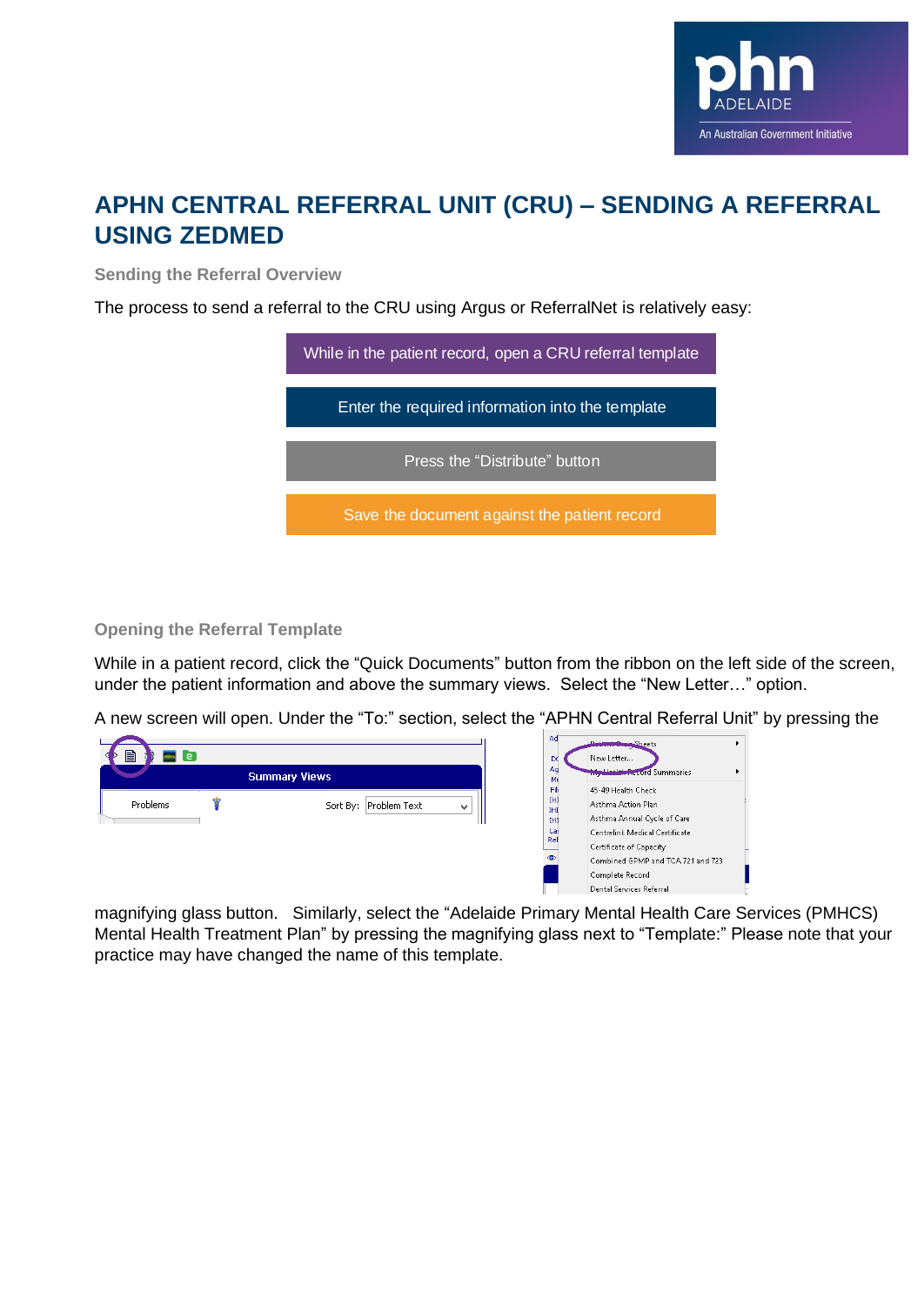

|                            | $\mathbf x$<br>New Letter                   |                                                               |                                                                                         |                                                              |                                                                                            |                                |      |
|----------------------------|---------------------------------------------|---------------------------------------------------------------|-----------------------------------------------------------------------------------------|--------------------------------------------------------------|--------------------------------------------------------------------------------------------|--------------------------------|------|
|                            | Letter Details                              |                                                               |                                                                                         |                                                              |                                                                                            |                                |      |
|                            | To:                                         |                                                               |                                                                                         |                                                              |                                                                                            |                                |      |
|                            | Cc:                                         |                                                               | 1. Select "To". Search for "Central Referral Unit".                                     |                                                              |                                                                                            |                                |      |
|                            |                                             |                                                               |                                                                                         |                                                              |                                                                                            |                                |      |
|                            |                                             |                                                               |                                                                                         | Address Book Search                                          |                                                                                            |                                |      |
|                            | Referral Letter<br>Subject:                 |                                                               | Name Central Referral Unit                                                              |                                                              | Include Unavailable                                                                        |                                | Find |
|                            | (Blank Letter)<br>Template:                 | Suburb                                                        |                                                                                         |                                                              |                                                                                            |                                |      |
|                            | Summary:                                    | Speciality All                                                | $\checkmark$                                                                            | Type of Contact All                                          |                                                                                            | v                              |      |
|                            | Additional Details                          | Full Name                                                     | Work Phone Number<br>Address                                                            |                                                              | Specialty Notes                                                                            | Work Fax Number                |      |
|                            | Exam. Date:<br>leferral Date:               | Central Referral Unit                                         |                                                                                         | 1/22 Henley Beach Road MILE END 5031                         |                                                                                            |                                |      |
|                            | Performed By: Dr Carl Green<br>$\checkmark$ |                                                               |                                                                                         |                                                              |                                                                                            |                                |      |
|                            | $\vee$ ok<br><b>X</b> ⊆ancel                |                                                               |                                                                                         |                                                              |                                                                                            |                                |      |
|                            |                                             |                                                               |                                                                                         |                                                              |                                                                                            |                                |      |
|                            |                                             |                                                               |                                                                                         |                                                              |                                                                                            |                                |      |
|                            |                                             |                                                               |                                                                                         |                                                              |                                                                                            |                                |      |
|                            |                                             |                                                               |                                                                                         |                                                              |                                                                                            |                                |      |
|                            | 2. Click OK                                 |                                                               |                                                                                         |                                                              |                                                                                            |                                |      |
|                            |                                             |                                                               |                                                                                         |                                                              |                                                                                            |                                |      |
|                            |                                             |                                                               |                                                                                         |                                                              |                                                                                            |                                |      |
|                            |                                             |                                                               |                                                                                         |                                                              |                                                                                            |                                |      |
|                            |                                             |                                                               |                                                                                         |                                                              |                                                                                            |                                |      |
|                            |                                             | ∢                                                             |                                                                                         |                                                              |                                                                                            |                                |      |
|                            | $\mathsf{x}$<br>New Letter                  | Edit                                                          | Add New<br>Print                                                                        |                                                              | $\vee$ ok<br>$?$ Help                                                                      | <b>X</b> ⊆ancel                |      |
| etter Details.             |                                             |                                                               | 3. Select "Template". Select your MHTP Template                                         |                                                              |                                                                                            |                                |      |
| To:                        | $\mathcal P$<br>Central Referral Unit       |                                                               |                                                                                         |                                                              |                                                                                            |                                |      |
| Cc:                        | $\mathcal P$                                |                                                               |                                                                                         |                                                              |                                                                                            |                                |      |
|                            | ø                                           |                                                               |                                                                                         | Template Selection                                           |                                                                                            |                                |      |
|                            | File                                        |                                                               |                                                                                         |                                                              |                                                                                            |                                |      |
| Subject:                   | Referral Letter                             | Favourites User Defined Letter                                | Summary                                                                                 |                                                              |                                                                                            |                                | ۸    |
| Template:                  | GP Mental Health Plan (Item 2710)           | (None)                                                        |                                                                                         |                                                              | GP Mental Health Care Plan                                                                 |                                |      |
| Summary:                   |                                             | 45 - 49 Health Check                                          | 45-49 Health Check 717 (Custom Merge Field)                                             |                                                              | Item No: 2710 (Plan)                                                                       |                                |      |
| Additional Details         |                                             | <b>Arthritis Recall</b>                                       |                                                                                         | <b>Status Name</b>                                           | Step 1 - Patient Assessment                                                                | Saut<br>Outcome<br>Real X (0   |      |
|                            |                                             | 图 Centrelink Medical Certificate<br>■ Certificate of Capacity |                                                                                         | poe:                                                         | Palant<br>Sekapayé                                                                         | Ozar<br>- Missolia<br>s. Catan |      |
| eferral Date:              | $\Box$<br>□<br>Exam. Date:                  |                                                               | Chicken pox 'At risk' Recall Letter                                                     | <b>GPANIE</b>                                                |                                                                                            |                                |      |
| erformed By: Dr Carl Green | v                                           | D904 Veteran's Affairs                                        | Diabetes Prevention LMP GP Referral (Feb-2013)                                          | Profession Policies<br><b>Nebert:</b>                        |                                                                                            |                                |      |
|                            | ✔∝<br>X Cancel                              |                                                               | Diabetes Risk Assessment Tool (Feb-2013)                                                | <b>Ninter2</b><br><b>Innberd:</b>                            |                                                                                            |                                |      |
|                            |                                             | ■ DMMR 1<br><b>■ DMMR2</b>                                    |                                                                                         | Medizine                                                     |                                                                                            |                                |      |
|                            |                                             |                                                               | Envelope C6 $(114 \times 162$ mm)                                                       | Nerolliwith I kery Texture<br>Dikar Relevan Informations - v | ia doperar eurreduce specific rural baid are? — 1                                          |                                |      |
|                            | 4.Click OK.                                 | Envelope DL                                                   |                                                                                         | Linguage spoker in boens – 4                                 | ko-r-allaou ikepasa apesi Englis - .                                                       |                                |      |
|                            |                                             | EPC Dental Referral<br><b>EPC Referral</b>                    |                                                                                         | <b>Castly liking of Netatility a</b>                         |                                                                                            |                                |      |
|                            |                                             |                                                               | GP Mental Health Plan (Item 2710)                                                       | Sachlitheay<br><b>Complete on the states in a</b>            |                                                                                            |                                |      |
|                            |                                             |                                                               | GP Mental Health Plan 2710 (Custom Merge Fiel-<br>■ GP Mental Health Review (Item 2712) | Other Relevant Informations<br>Mingler                       | <b>Illigherceducidan level completed - v</b>                                               |                                |      |
|                            |                                             |                                                               | GP Mental Health Review 2712 (Custom Merge F                                            |                                                              | Senset il surpregatibilizza, esse site, minitenti giù surp, cogleg vitti genti an mensersi |                                |      |
|                            |                                             | $\equiv$ GPMP 721                                             |                                                                                         |                                                              | <b>EdwardPhylicitized Neral Durationism</b>                                                |                                |      |
|                            | $\leq$                                      |                                                               | GPMP 721 (Custom Merge Field)<br>$\checkmark$<br>$\,>\,$                                | Invetarion                                                   |                                                                                            |                                |      |
|                            |                                             |                                                               |                                                                                         |                                                              |                                                                                            |                                |      |
|                            |                                             |                                                               |                                                                                         |                                                              | $\checkmark$ ok                                                                            | <b>X</b> ⊆ancel                |      |

**Enter the information in the CRU Template**

The patient details should automatically be updated from the patient record. Some things to check before sending the referral

- that the risk assessment is current, having been undertaken within 6 weeks of the referral being sent
- an acknowledgement has been included that the form has been digitally signed by practitioner specifying "please accept this as digitally signed"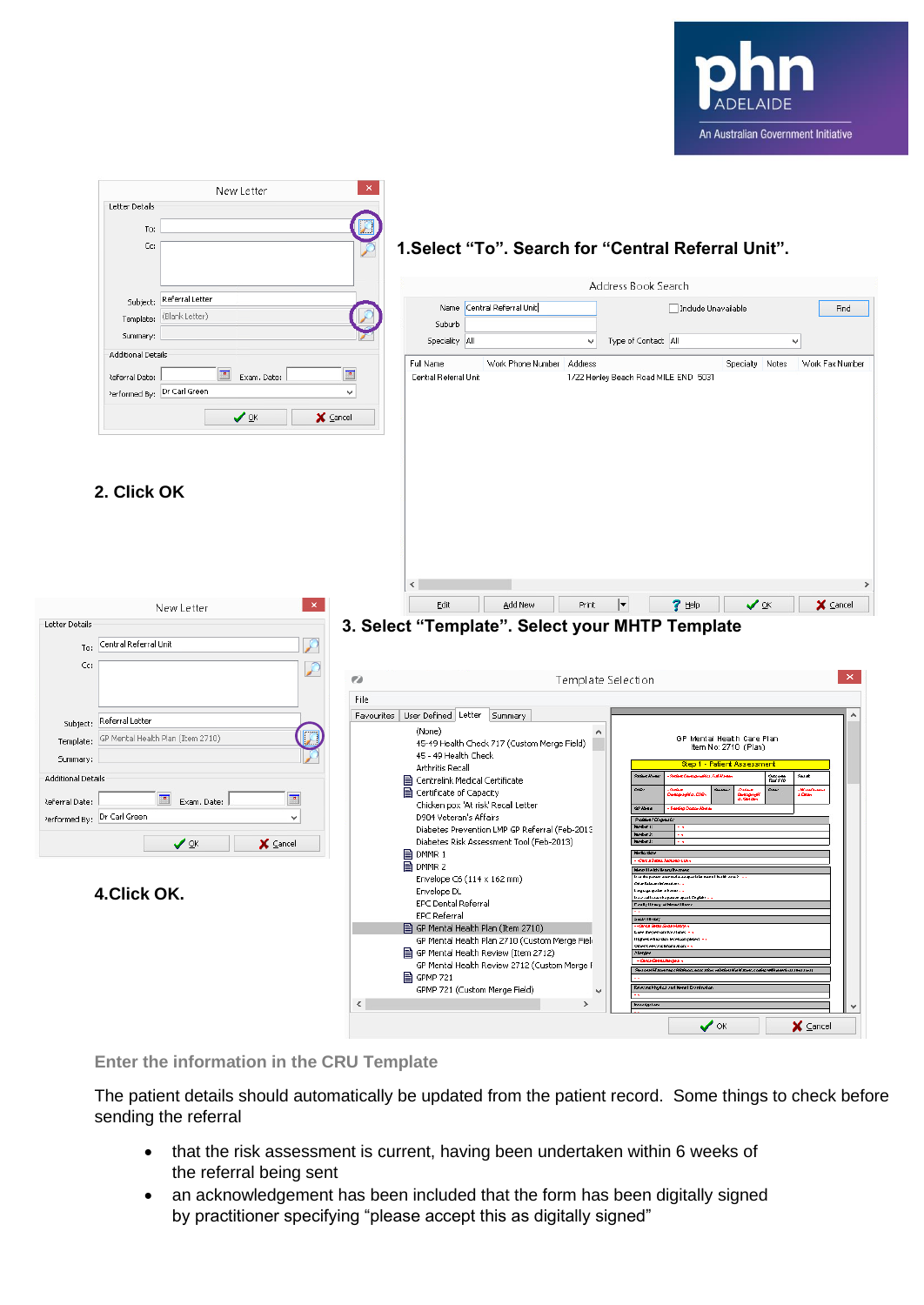

**5. Once you are ready to send, press the "Distribute" button in the ribbon at the top of the screen**

| File Edit View Insert Format Voice Tools Table |           |  |  |  |  |  |  |                                                                                     |  |
|------------------------------------------------|-----------|--|--|--|--|--|--|-------------------------------------------------------------------------------------|--|
|                                                |           |  |  |  |  |  |  |                                                                                     |  |
|                                                | ▽ 平 Arial |  |  |  |  |  |  | <b>v</b> 8 v█v□v▏B Z U│A <sub>S</sub> A <sup>S</sup> N│E ≡ ≡ ▶ <del>∠</del> ∉ ∉│⊞ ▼ |  |
|                                                |           |  |  |  |  |  |  |                                                                                     |  |

**6. Save referral letter. Click Yes.**



**7. Tick the box that says "Send electronically to all electronic recipients"**

**\*If you do not want to print a copy untick "Print Document"**

| Print/Send                                                                       |                                                         |
|----------------------------------------------------------------------------------|---------------------------------------------------------|
| Interim Print (does not change the queue)                                        |                                                         |
| Add to distribution queue if not already queued                                  |                                                         |
| Add to distribution queue, even if sent previously                               |                                                         |
| ◯ Distribute Now<br>$\sqrt{\ }$ Send electronically to all electronic recipients |                                                         |
| <b>Print Document</b>                                                            | <b>Print Envelopes</b>                                  |
| Document printing preferences                                                    | Envelope printing preferences                           |
| $\bigcirc$ Print one copy if there is a paper recipient                          | ● Print an envelope for each paper recipient            |
| ○ Print one copy                                                                 | $\bigcirc$ Print an envelope for primary recipient only |
| ● Print a copy for each paper recipient                                          | Print an envelope for CC recipients only                |
| Print a copy for each recipient                                                  | Print an envelope for every recipient                   |
| Print a copy for file                                                            |                                                         |
| Resend                                                                           |                                                         |
| Print envelopes without tracking                                                 | <b>⁄</b> ok<br>Cancel<br>Help                           |